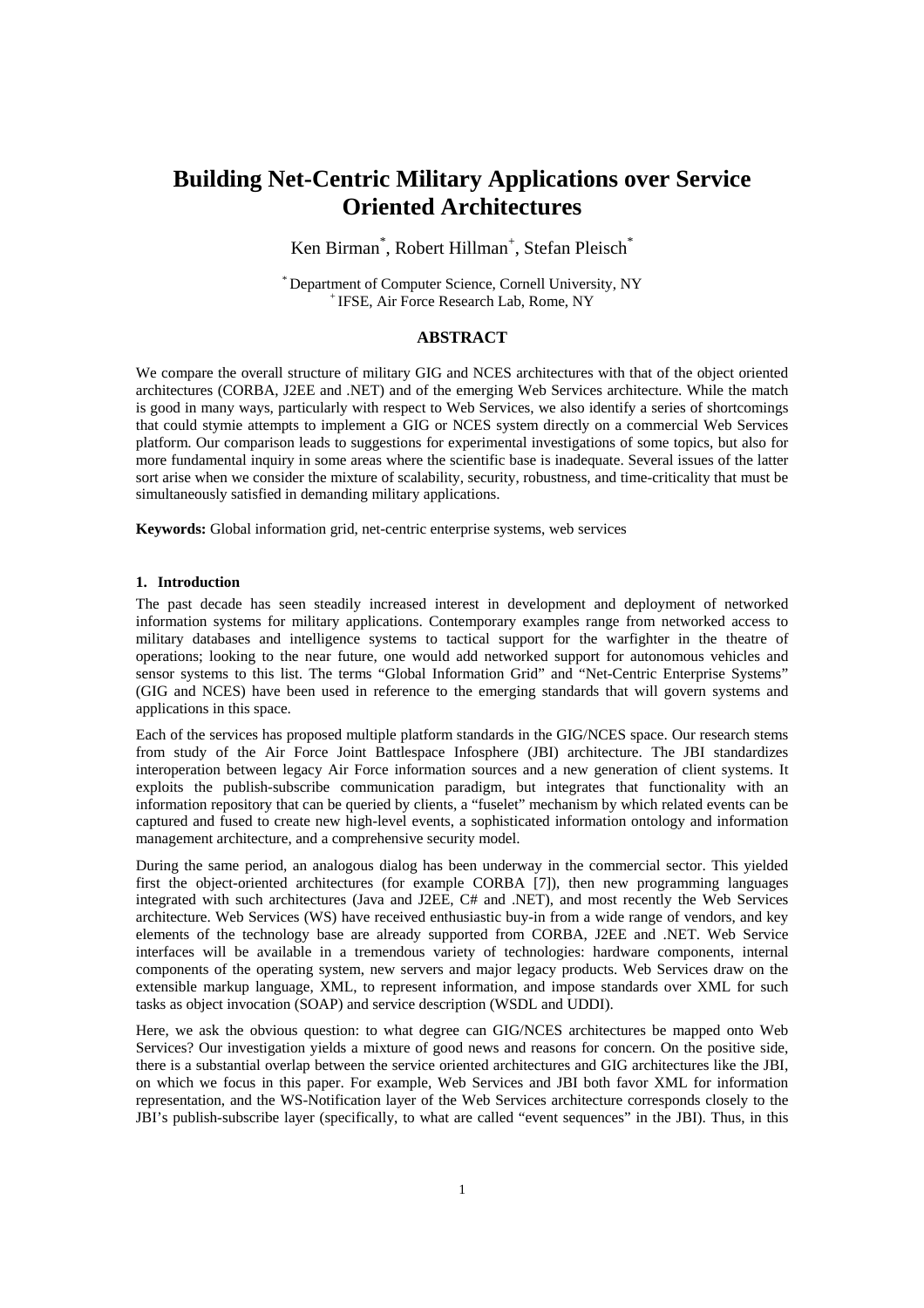area, one could easily "map" the JBI to a platform supporting WS-Notification. (How well the resulting system would work is another matter: WS-Notification dictates an architecture, not an implementation, hence different products would be expected to have very different behaviors).

On the cautionary side, our study reveals non-trivial deficiencies. For example, Web Services lacks an information architecture analogous to the JBI information management architecture. Here, one might need to "port" ideas from the GIG/NCES world into a Web Services paradigm: a substantial but feasible task.

Finally, we identify some reasons for outright concern. These concerns center on a commonly cited weakness with the Web Services architecture, namely a pervasive lack of support for high availability, realtime or other time-critical event delivery mechanisms, and inattention to issues such as the "life cycle" of information objects and services. These issues also extend to rather practical considerations, such as the feasibility of scaling some of the concepts present in these architectures up to the size of deployments, rates of communication, and levels of disruption that must be anticipated in demanding military settings. Jointly, these kinds of concerns lead to a broader worry: for some time into the future, Web Services platforms may lack many of the features that GIG/NCES systems would be expected to use heavily, and may lack properties that would be important in GIG/NCES environments.

In the remainder of this paper, we elaborate on each of the points just summarized. Section 2 reviews the JBI from a GIG perspective. Section 3 places the Web Services architecture side by side with the JBI. Section 4 fleshes out the findings mentioned above, and Section 5 concludes by pointing to a potential research agenda focused on bridging the gap by developing technologies lacking in the Web Services framework but needed in military GIG settings. To some degree the research required would be low-risk and near-term, but other questions point to deeper challenges requiring sustained attention over many years.

#### **2. The JBI Architecture**

The Air Force JBI architecture can be traced to a series of studies conducted by the Air Force Scientific Advisory Board in the period 1998-1999. JBI is best understood as a set of standards governing a range of possible implementations; down the road, one would imagine multiple JBI systems, each having its own strengths and yet united by adherence to a central set of standards. Like the many implementations of the CORBA standard, it is hoped that JBI platforms will interoperate seamlessly, and that JBI-compliant products will be more easily integrated into information fusion applications than has traditionally been the case for military technologies. Figure 1 illustrates some of the major components of the architecture in its present form. A preliminary application programming interface for the architecture was published in 2002, and several implementations of major components already exist.

In the interest of brevity, we limit ourselves to a quick walk-through of what is expected to be a typical use of the JBI. Consider a rapid targeting system providing quick response capabilities when US forces come under fire in a theatre of operations. At the time that the episode begins, one might imagine that military commanders request that information relevant to a response be assembled, a process not unlike building a customized web page, except that in our case, the contents of the web page would be streams of data coming from various sensors, maps and other data pulled up from intelligence databases as the locations of shooters are refined, positions of coalition forces able to respond, casualty reports, and so forth. One can recognize several aspects here: discovery of the appropriate sources of information, construction of the initial "web page", and then periodic updates as new events occur.

Concretely, one would imagine that a JBI "rapid targeting" application is launched and given initial configuration information concerning the episode. The first challenge for the application is to identify data sources. Accordingly, using the configuration information, the program would search a "meta data repository" to identify classes of servers and types of information potentially available to it, and then query active servers to find the subset with information actually relevant to the engagement. As servers respond, the application "subscribes" to various information resources they make available to the system. Security policies are employed to prevent inappropriate disclosure of sensitive information to unauthorized users.

Notice that the information resources in question correspond to military computing applications of various kinds and will typically have been operational for some time. These applications are assumed to have registered their capabilities and to be publishing information in standard formats that have been registered within the JBI's information architecture. Moreover they were probably designed and implemented long in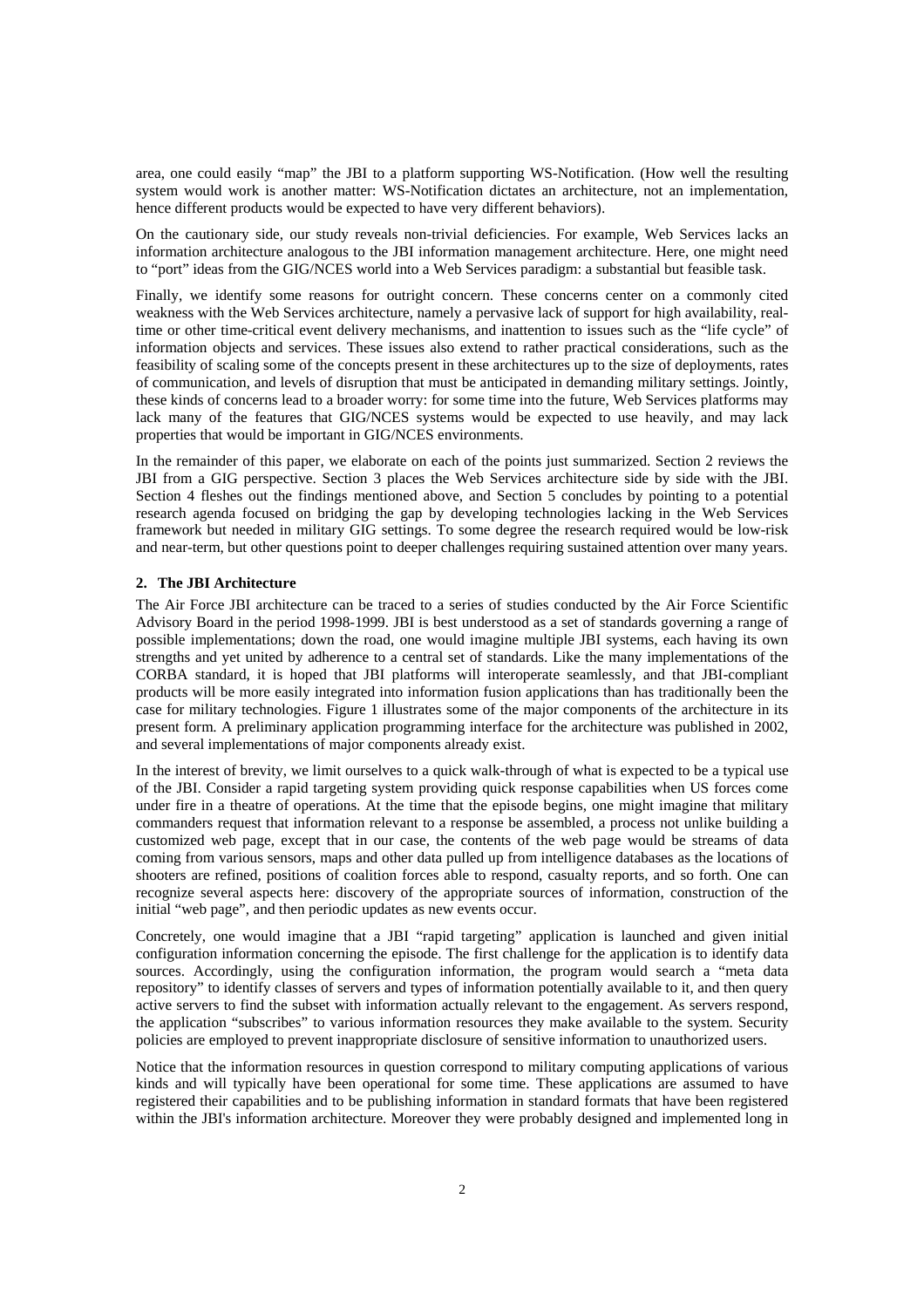the past, without this specific client application in mind. The standardization of data formats and reporting policies is key to the whole approach, because it permits the system to be extended over time with new computing applications, new client systems, and even new security policies.

In addition to discovering useful resources, at the time it first launches an application would often download initial data from the sources: maps, current tactical data, etc. Subsequently, as new events occur, the data sources "publish" summaries: concise objects that describe the available data, but of small size suitable for rapid transmission on a network. Large data objects such as high resolution images, for example, would be identified by a form of URL and could be downloaded separately, but would not typically be "published" directly. As new events are delivered to the application by the JBI, this data can be updated. Each new event is "content filtered" both to enforce security policies and because the application may be forced to subscribe to a category of data only some of which is relevant to the mission. For example, perhaps it subscribed to information on enemy activity in the Faluja region, but is currently only displaying data relating to a particular map quadrant; in this case it might ask the JBI to filter the incoming events to reduce the network bandwidth by not forwarding events unrelated to the quadrant of interest. Notice the important role of "time" in the JBI: this is a point to which we return below.

Some applications will find it useful to retrieve past events, and the JBI provides a mechanism for doing this. The event "repository" collects events and stores them persistently until they expire. During this period, applications can search or query the repository. In our example, if the "quadrant of interest" changes, such a search might be used to rapidly establish context, perhaps by retrieving the last twenty-four hours of events associated with the new quadrant.



**Figure 1 depicts the current JBI architectural structure identifying the functional elements within the associated implementation layers.** 

Figure 1 highlights the major service-side components of the JBI: a publish-subscribe information bus that supports a content-filtering mechanism, pervasive attention to information security considerations, the role of the repository as a searchable database of persistent events. Note that JBI offers a Web Service frontend. While Web Services are only used as an interface into the JBI, this paper investigates the feasibility of using Web Services as the fundamental architectural paradigm of the GIG (or JBI).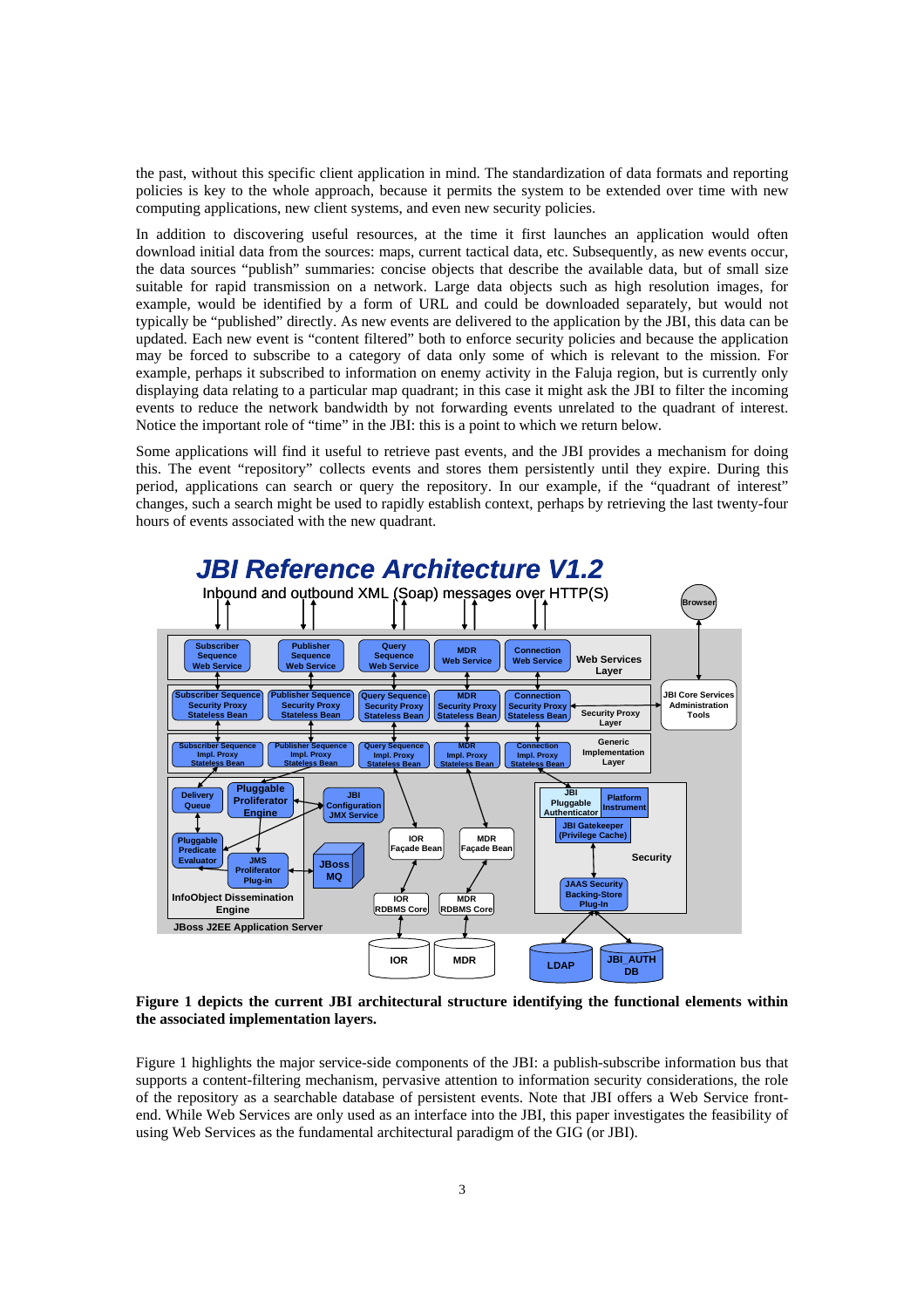Not mentioned but implicit in our summary are other important aspects of the system. In particular, notice that the JBI functions to broker a communication relationship between a set of information sources and clients that may not have existed or even been contemplated at the time those sources were implemented. To facilitate this type of extensibility, the JBI architecture gives considerable attention to issues surrounding the "information architecture" of the system, a question orthogonal to the "service architecture." In particular, JBI includes an elaborate information ontology subsystem for standardizing the representation of various forms of information. For example, many kinds of devices can capture images, and if connected to a JBI platform, would report the capture of new images through small descriptive messages. The intent is that where possible, products from different vendors would use the same conventions to represent the image size and shape, the time at which it was captured, and so forth. The ontology is extensible, so that a vendor could provide additional data "special" to the product.

The JBI architecture also tackles what might be called "operational" properties of the platform. We've already touched upon security, but other important properties include the ability of the platform to function robustly and to configure itself automatically. The JBI should be self-repairing after disruptions, and should sustain high performance even in very large configurations. Large could mean many things here: the scale of the network itself (a larger network means higher latencies and an increased frequency of disruptive events simply because more components are involved), increased numbers of data producing and consuming "clients", increased rates of client system failures and recoveries, increased load on JBI components, etc. Moreover, the JBI architecture can accommodate varied service expectations on the information streams in question: some kinds of data should be delivered rapidly or not at all; other data may need to be delivered reliably even if delayed by a network failure or overload. Some data should be stored persistently, other data treated as ephemeral. Priorities will be common: some events are of great importance and urgency; others are routine and can safely be delayed or even discarded if load surges.

Even prior to recent research on Web Services architectures, these properties were under intensive scrutiny within the AFRL research community, because they represent significant departures from the properties and requirements of typical commercial platforms that one might use in implementing a JBI-compliant platform. For example, one does not see commercial publish-subscribe technologies with the needed mixture of scalability, robustness and delivery guarantees.

#### **3. Web Services**

Figure 2 illustrates the process of interacting with a Web Service in the Web Services architecture, which has been developed by the W3 consortium, bringing together many of the largest platform vendors in the information technologies sector. Web Services is best understood in light of two prior trends.

One trend is the explosive adoption of Web browsers and Internet technologies, which have made HTML and HTTP defacto standards within a tremendous range of products and devices. Web Services build over these standards, replacing the human user of a Web browser with a computer system. Thus where the human clicks on a button after filling in some boxes on a Web page, a Web Services client issues what looks like a remote method invocation; the parameters are marshaled into an XML representation conforming to the SOAP protocol and then transmitted to a Web Services dispatcher, typically using HTTP over TCP (however, other protocols can also be supported). The dispatcher passes the request to the server, then returns a result. Provision is included for transactional operations on databases, and for the use of intermediary processes that can function as message queuing middleware. The reliability model centers on message queuing, persistence and transactional facilities. There are two competing proposals for supporting event streams in Web Service platforms. Here, we'll focus on WS-Notification, which provides for event channels with content filtering.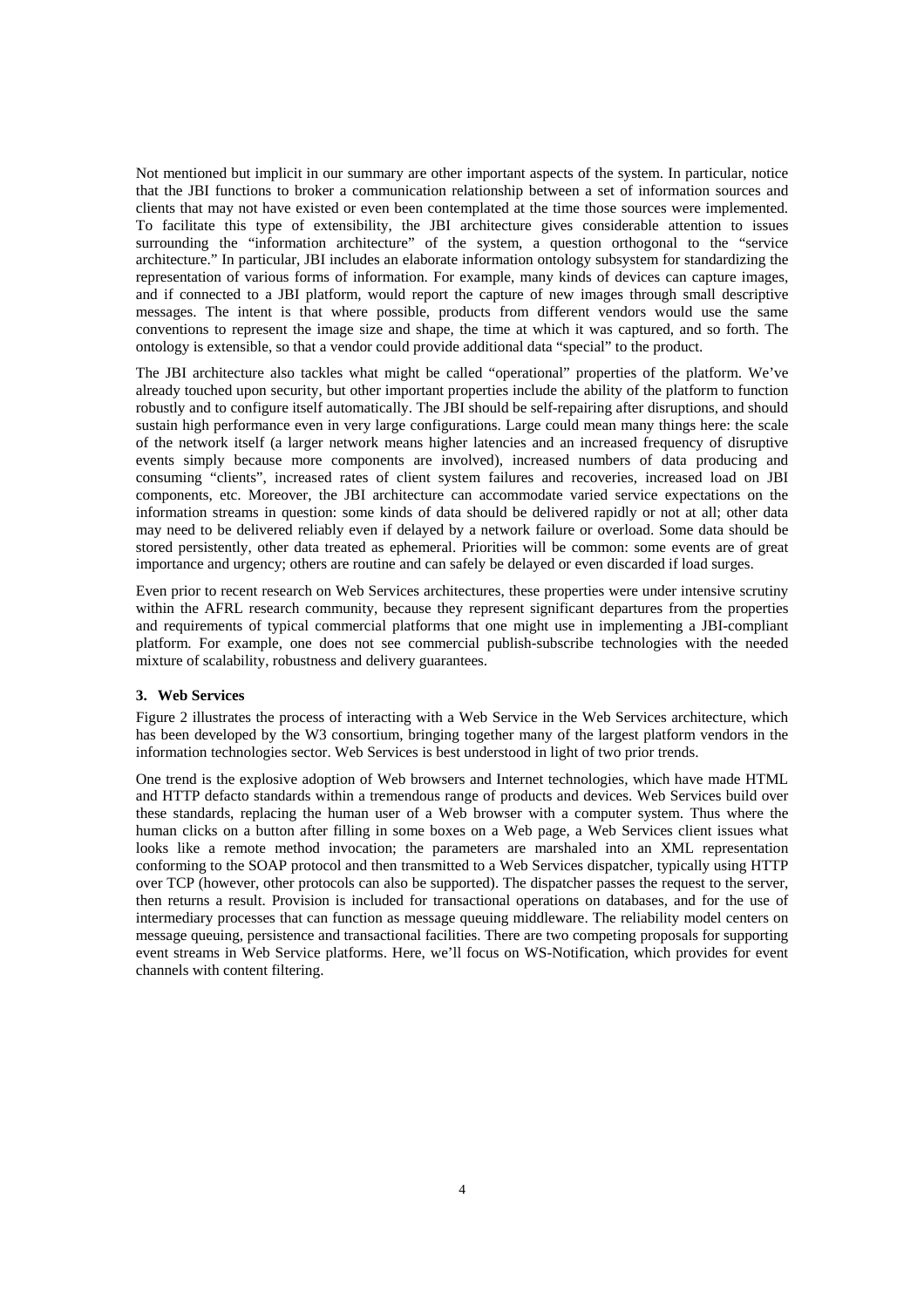

**Figure 2 Interaction with a Web Service [9]: The Web Service specification defines a** *requester* **and a**  *provider entity***, both of which can represent a person or organization. The corresponding software components are called** *requester* **and** *provider agents***. In a first step, the parties learn of each other, often via a directory service. Then, they agree on their respective semantics and the Web Service description. Finally, the agents can exchange messages.** 

The second trend involves the popularity of object oriented architectures such as CORBA, J2EE and .NET. Like Web Services, these support method invocations in a request-reply style, but go beyond that to also provide a range of "life cycle" services and a powerful type system. For example, CORBA platforms often include "factory" components that manufacture (or launch) objects on demand, persistence components for long-term storage, and a variety of state management services. CORBA also includes mechanisms for supporting high availability and there has been work on other quality of service options in the architecture. J2EE and .NET share some of these properties with CORBA, although the details differ and each platform has its own "focus". And CORBA is able to do relatively strong type checking across interfaces.

As mentioned, Web Services emerges from these parallel trends. Yet the architecture omits many features of the object-oriented systems, a point to which we'll return repeatedly below. These missing features have led many to suggest that "Web Services are not Distributed Objects" (e.g., [11]), and emerge as a source of concern.

For example, we commented that object-oriented systems typically have relatively strong notions of type hierarchy, inheritance and type checking. This is not the case for Web Services. The Web Services architecture obtains some related features from the so-called "semantic web", which seeks to represent relationships between attributes of XML documents; this superimposes a lightweight type hierarchy on documents. However, the main purpose is to enable automated transformations from one representation to another and to facilitate a type of automated "understanding" of the semantics of attributes within documents. Not only does this limit the kinds of type checking one can do in Web Services systems, it also makes it surprisingly hard to introduce type-like properties to communication channels or services, including high availability guarantees, responsiveness guarantees, quality of service properties, and many others. This reduced attention to the roles and value of type systems, we'll argue, is symptomatic of a broader problem: Web Services are document centric, whereas CORBA is object and interface centric.

Earlier, we commented that GIG/NCES technologies have rather elaborate information architectures. More specifically, we'll see that these technologies have drawn on the object type hierarchy in support of their own information ontologies, and on notions of communication and object "properties" to offer forms of quality of service guarantees. Loosely, these match features seen in CORBA and similar object-oriented systems, and fall squarely into the area where Web Services have departed from object-oriented systems. Thus moving the GIG to what is, in effect, a weaker technology base could be problematic.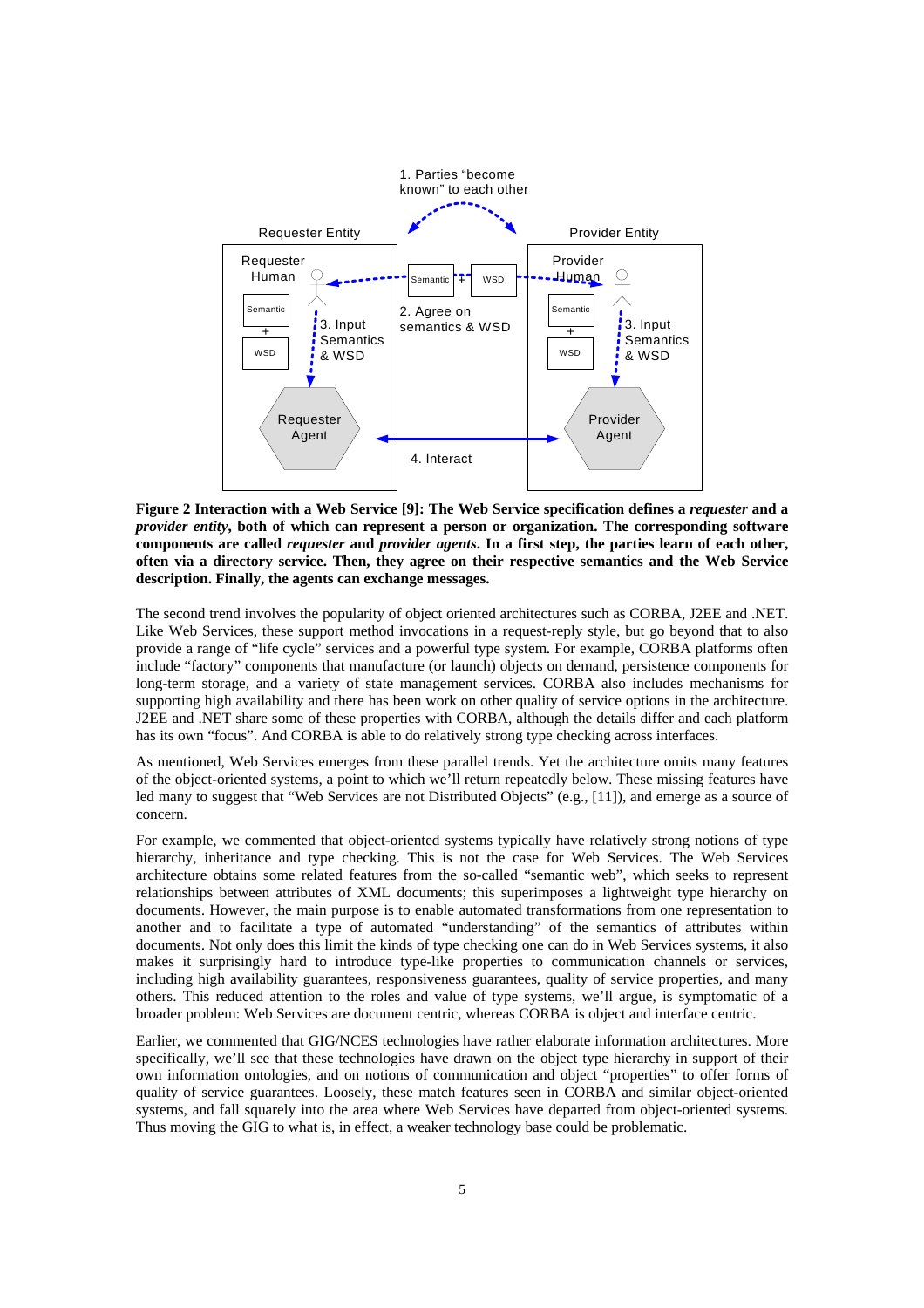#### **4. Mapping GIG Architectures to Web Services**

There is an extensive but in some ways shallow correspondence between the features of GIG architectures such as JBI and those of the Web Services architecture. For reasons of brevity we touch on areas of match, while drilling down where we identify important differences.

Generally, GIG standards have tended to emphasize communication architectures, which address the way applications can share information with each other. In contrast, NCES have focused more on database properties. More specifically, the subsystems in an NCES collaborate in a way that preserves the consistency of the involved databases. In this context, database transactions and workflows are important mechanisms. Web services push the transactional options even further; they go beyond what is seen in NCES architectures and thus also far beyond anything seen in GIG architectures.

Figure 3 graphically represents the mapping between GIG and Web Services. The white circle represents the GIG architecture and the gray surface represents Web Services. While the Web Service specification covers some of the needs of the GIG, the converse does not hold: an important part of GIG is not covered by the Web Service specification. At the same time, there are aspects of the Web Services specifications that seem remote from the primary focus of the GIG. For example, Web Services try to treat information systems as databases of documents; one sees this at many levels (including in the documentation and marketing materials for the platforms); GIG systems have more of a communication-centric perspective. The interrupted lines illustrate areas that are significantly different between Web Services and the GIG and that will be the focus of the rest of the paper.

In our figure, we've chosen to include work done by the Globus alliance [5]. Globus extends the Web Service specification to the context of e-science Grid architectures. Although Globus specifications have not received great attention in industry, we do want to note that these tackle at least some of the areas we've highlighted as concerns. For example, e-science systems often work with huge data sets, hence Globus pays attention to issues of data set size that the Web Services community seems not to have considered. However, since the GIG architecture will need to rely on *widely adopted* standards, we do not consider the Globus specification any further in this paper. Similarly, we won't comment on a half dozen other proposed standards that fall into our areas of concern, but seem to lack commercial traction.



**Figure 3 Overlap between the GIG/JBI, Globus, and Web Services standards.** 

In the remainder of this section, we first discuss the general consequences of the document-centric nature of Web Services. We then elaborate on some specific areas of concern, such as time-critical events, life-cycle management, and operational properties.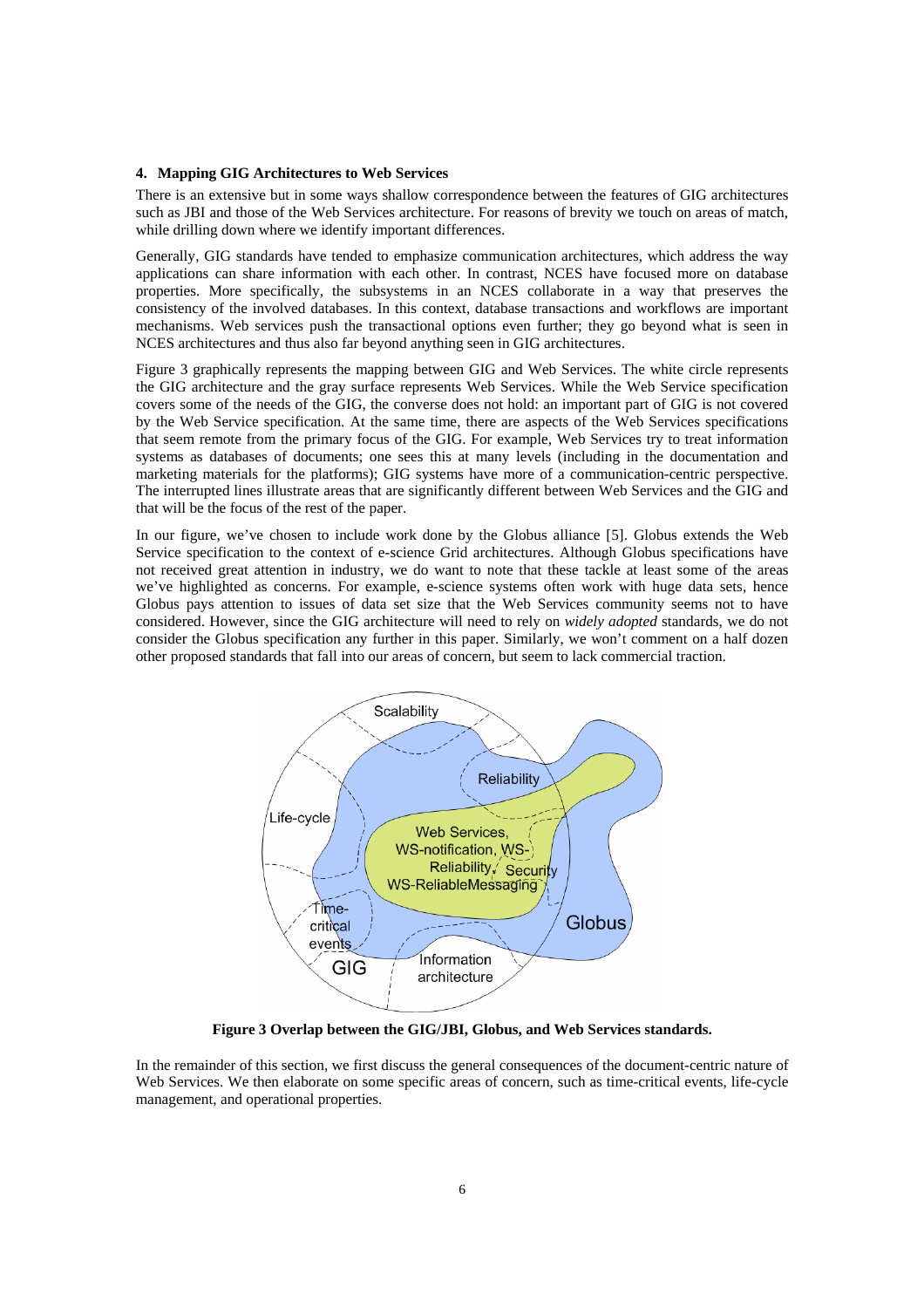#### **4.1. Consequences and Limitations of the Document-Centric Nature of Web Services**

One major difference between Web Services and traditional messaging or object-oriented middleware (e.g., CORBA) is the extremely document-centric nature of Web Services platforms [11]. To understand this point, consider traditional middleware systems, such as message-queuing middleware. Here, many properties are defined either on the communication channel or are intrinsic in the communication protocol. Now consider object-oriented platforms. In these, at the center of the system one finds sets of objects, their type hierarchy and relationships, and message-based method invocation protocols that are layered over that base. For example, we might talk about a communication protocol that guarantees such and such a delivery latency bound, or security property, or reliability property. Such a guarantee is a property of the channel, not the messages: the channel might guarantee that 99% of messages will be delivered within 20ms.

In contrast, Web Services define many properties as part of the document, and yet documents are a loose concept – arbitrarily extensible, not "type checkable", amenable to a rather ad-hoc style of creation and manipulation, and often carrying their own property requirements. The services themselves offer interfaces that can "process documents", but nothing in the way of guarantees.

Return, for example, to our communication channel. If one drills down into Web Services specifications such as WS-Reliability, one finds that properties such as reliability are defined on a *per-document* basis, not at the level of services. In effect, there are no "reliable services", although there may be promises that a given document will not be lost as it gets passed around the system. The document itself carries an XML representation of its own reliability needs. The message says "please deliver me with at-least-once semantics", and the various components of the platform are then expected to either reject the request, or to accept a "contract" to perform as required. This is a subtle but profound shift of perspective.

A rather practical issue that arises is that as we move away from strong type hierarchies (which can be enforced by type checkers) and from object-oriented specifications (which can be supported by tools to replicate objects, persist them, fabricate them, etc), we find ourselves in a world of very high message overheads, because optimizations possible on a per-service or per-channel basis become awkward. It becomes hard to see how one might enforce large-scale policies, such as real-time guarantees, high availability guarantees, or certain kinds of security guarantees. These latter goals would require strong statements not about documents, but about services, and this is simply not the primary focus of existing Web Services platform development efforts. Broadly, in adopting a document-centric perspective the Web Services architecture benefits by being closer to the way that Web sites and browsers work, but loses by stepping away from two decades of research that builds "up" from a core notion of objects and types to higher level systems composed of typed objects (and typed communication channels), with high-level properties emerging from that composition.

This is not to say that Web Services can't reestablish the same sorts of useful properties and tools in the new document-centric world. But at the outset, the architecture is missing surprisingly many of the things we take for granted in CORBA and similar object oriented environments.

#### **4.1.1. Information Architectures and Service Integration**

Earlier, we pointed out that Web Services lack an "information architecture" analogous to the standards under development in the GIG efforts. This GIG information architecture can be understood as a mixture of a type hierarchy for military data objects (also called an information ontology) and a set of rules of use representing internal standards governing the conditions under which data will be published, the rules for translation between different terms for the same object, semantic properties, etc. Even NCES systems, which generally do presume that there are databases at the bottom, recognize that one can only federate databases to a limited degree, and focus on advertising the kinds of data a given service manages, not on cross-service integration.

This difference of emphasis could be problematic for the military. For example, suppose that multiple vendors offer products that can capture images and annotate them: daylight images, infrared, radar, sonar, etc, with objects identified, tracks for moving vehicles or aircraft, and so forth. Different systems may report the sightings of the same object in different formats, yet we would wish to maintain the greatest possible degree of constancy. Where formats differ but can be related, one would wish that translation be automated, so that components depending on a given type of information can find that information without needing special code for each specific vendor product. Unfortunately, the Web Services architecture does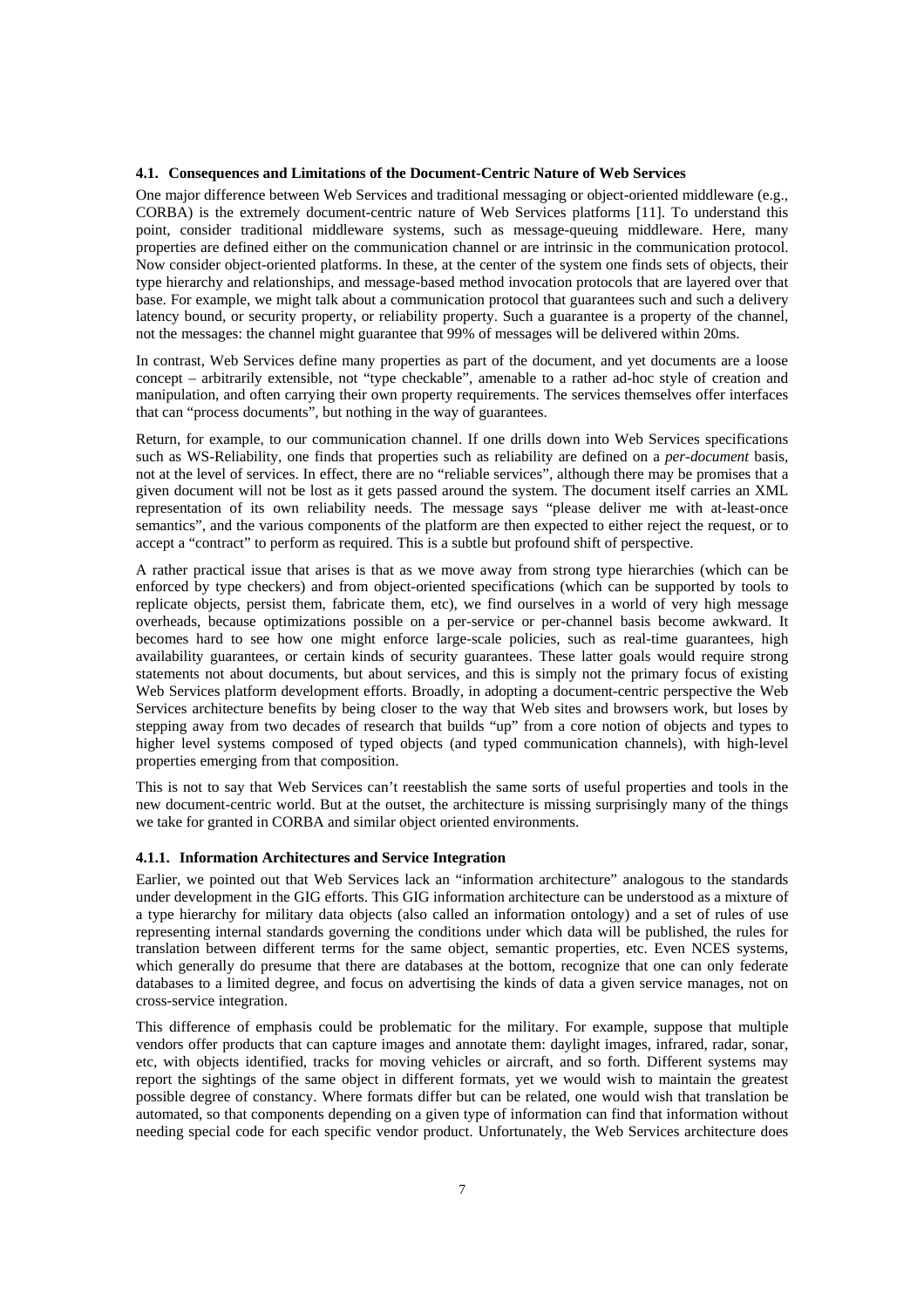not help in this task; it merely standardizes the format of the description. Moreover, even the broader notion that a domain might bring an information architecture of its own "to the table" is not one that the Web Services architecture has embraced. Thus we see this as a major area in need of attention.

A similar lack is manifest in the description of services. Web Services are generally described using the Web Service Description Language (WSDL) [6]. While WSDL defines the syntax of a service description, it does not standardize a way in which a service would advertise other properties or other guarantees to a client. More specifically, a service lacks any standard way to inform the client of expected response time or the appropriate recovery action to cope with a timeout or some other fault. Yet such properties matter in the GIG, where applications may be highly sensitive to latency, data rates, priorities, and related issues such as availability guarantees. One might wish for a form of extended WSDL including attributes that could specify these kinds of properties and guarantees, so that clients can know what behavior can be expected by the service. Again, we would call for much more attention to such issues, and to the underlying technology issues that arise as we try to build complex Web Services systems that in fact can offer guarantees.

#### **4.1.2. Difficult to Avoid Message Size Overheads**

The specification of properties desired by a document can contribute substantial overhead to the payload of messages. If the payload has a large size (e.g., images of enemy vehicles) this overhead is negligible. However, for small payloads, the additional overhead becomes an important performance factor. While in traditional fixed networks large bandwidth is usually available and this additional message size generally would not overload the network, this is not the case in other settings. Assume, for instance, a mobile ad-hoc network among soldiers themselves and their vehicles. In such a network, because of the shared transmission medium, the probability of interference between two messages increases with increasing message size. Reducing the message size as much as possible thus becomes instrumental in this kind of networks. Yet while Web Services allow individual clients to negotiate non-standard protocols and message representations with individual services, doing so "system-wide" would stray far from the norms.

In contrast, these types of considerations have long been tackled in the context of communication primitives (e.g., group communication, one-way invocations in CORBA) or the properties of a communication channel (e.g., UDP vs. TCP). When such an approach is taken, the resulting properties are "inherited" by the messages sent over a communication channel and thus do not need to be transported with each message (although some control messages or control information may be sent with the message). Strategies such as this, which have given us "real time" CORBA ORBs and multi-level security for some object oriented systems do not map in a direct way to Web Services.

To reduce message size, it would make sense for a document to omit some parts of the complete definition of its properties. Instead, a document might contain a reference to the corresponding definition document, which in turn contains the specification. However, this requires that the property definition documents need to be distributed to all considered servers before the actual sending of the document. Such options seem to go well beyond the existing Web Services specifications.

# **4.1.3. Lack of Support for Large-scale Policy Enforcement**

Web services lack features for large-scale policy enforcement. This omission reflects the document-centric nature of Web Services and the subsequent independence of each server. Moreover, server compliance with the document's properties is not enforced by the underlying infrastructure, as would occur in CORBA as a consequence of type checking.

For example, consider the enforcement of security properties. In Web Services, every server basically implements its own security mechanisms. The client specifies the desired guarantees in the sent document, but has no guarantees that any destination will actually enforce these guarantees. The only way to make sure that policies are enforced is to implement an end-to-end encryption policy, or to send the document only to servers that are otherwise known to comply with the sender's expectations. This requires a mechanism to identify these servers' policies prior to sending the document and to verify that these servers satisfy the required properties. Hence, before even sending the document, the sender has to make sure that the destinations (and all intermediate servers) can satisfy the properties specified in the document. This seems to imply that a sender must know exactly by which intermediate servers his document is routed, which requires intimate knowledge about the application setup, and is completely at odds with the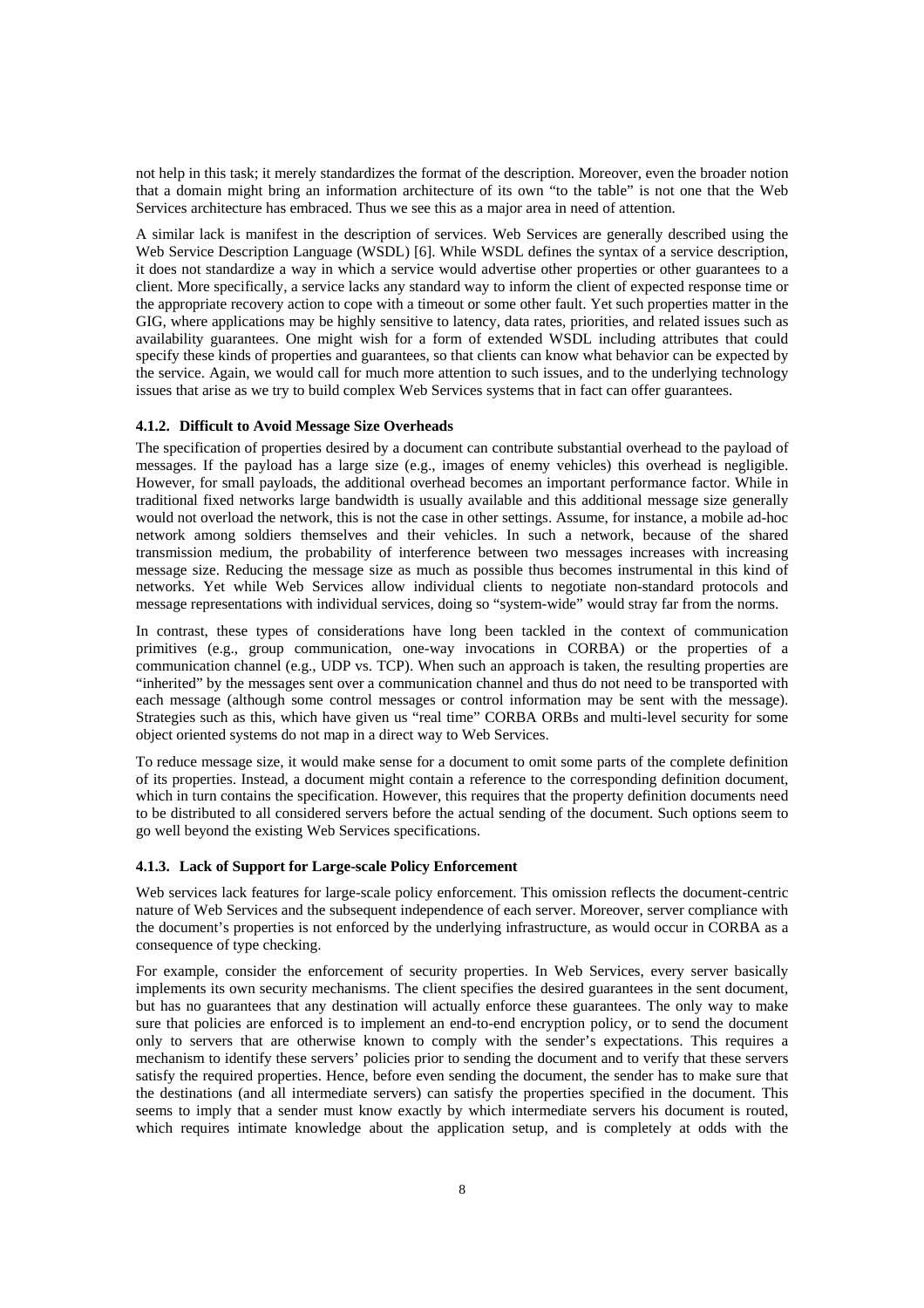philosophy of SOA platforms, where implementation details should be opaque to clients! The same issue also arises in the context of reliable many-to-many communication, which we discuss later in the paper.

#### **4.2. Lack of Support for Time-Critical Events/Messages**

In military settings, many events are of relevance only during a certain time. After this time, their usefulness expires and they can be disposed of (or archived somewhere for post-action evaluation). Consider, for instance, an artillery targeting system. The coordinates of a target are only valid while the target is stationary at a particular location. Once the target has moved, the coordinates become obsolete. Hence, the communication infrastructure must try to deliver messages within a certain time. After a message has expired, it can be disposed of. Typically, real time systems do not achieve this behavior; instead, to achieve strict guarantees, they slow all messages down. Web Services currently do not support this kind of time-critical events. For use in the GIG, it will be important to extend Web Services.

Indeed, as currently contemplated, a Web Services may delay messages for extended periods of time without notification to client systems. This property is basic to the WS-Reliability model, which centers on queuing subsystems that persist messages even beyond failures of intermediate nodes<sup>1</sup> [2][4]. Consequently, it is not possible to specify an event notification system that reliably delivers events up to a certain time-to-live of the event. After the time-to-live of the event has expired, the event is discarded (or may be logged in a repository for later evaluation).

# **4.3. Lack of Support for Object Life-Cycle Management**

Web Services lack life-cycle features analogous to object factories and persistent object storage in CORBA. While the WS specification postulates that service management in general, including life cycle management, can be a part of the service description, it does not provide details on how this could be done. While one could extend the specifications to add such mechanisms (indeed, Globus does so), this would depart in significant ways from the commercial trends. Moreover, we run back into the same point made repeatedly above: in a technology where properties are associated with documents, not servers, it isn't clear how one can introduce a new kind of server-specific property in an elegant, appropriate manner.

#### **4.4. Inattention to Quality of Service and Other Operational Properties**

Operational properties, as cited earlier, include security, robustness, performance, and automatic (re)configuration. These properties are of great importance in military setting such as targeted by the GIG. Indeed, in a military environment, it is highly likely that components of a system are destroyed because of enemy fire. Any system deployed thus needs to be inherently self organized and to respond quickly to failures.

Properties such as scalability and performance have not yet received much attention in the web services specification. Moreover, it is not clear how some of the Web Services specifications interact. As an example, it is not clear how a comprehensive security model can be achieved for WS-Notification [1] by combining it with the Web Services security specification.

In the following, we discuss robustness (Section 4.4.1), security (Section 4.4.2), and scalability issues (Section 4.4.3) in more detail.

# **4.4.1. Reliable Messaging**

 $\overline{a}$ 

The Web Service specification includes an event notification standard, called WS-Notification [1]. WS-Notification defines a content-based publish-subscribe system. The specification explicitly defines an intermediate notification broker, similarly to traditional message-oriented middleware. Consequently, the implementation of WS-Notification relies on federated notification brokers, ruling out implementations based on other architectures, such as peer-to-peer systems, or those using group communication. As yet, there has been no attention to scalability and performance properties that may be supported by a WS-Notification implementation.

Moreover, it is not clear how various specifications interact. Consider, for instance, the example of WS-Notification and WS-ReliableMessaging [4] or WS-Reliability [2]. Both WS-Reliability and WS-

<sup>&</sup>lt;sup>1</sup> Some publish-subscribe systems suffer from the same limitation.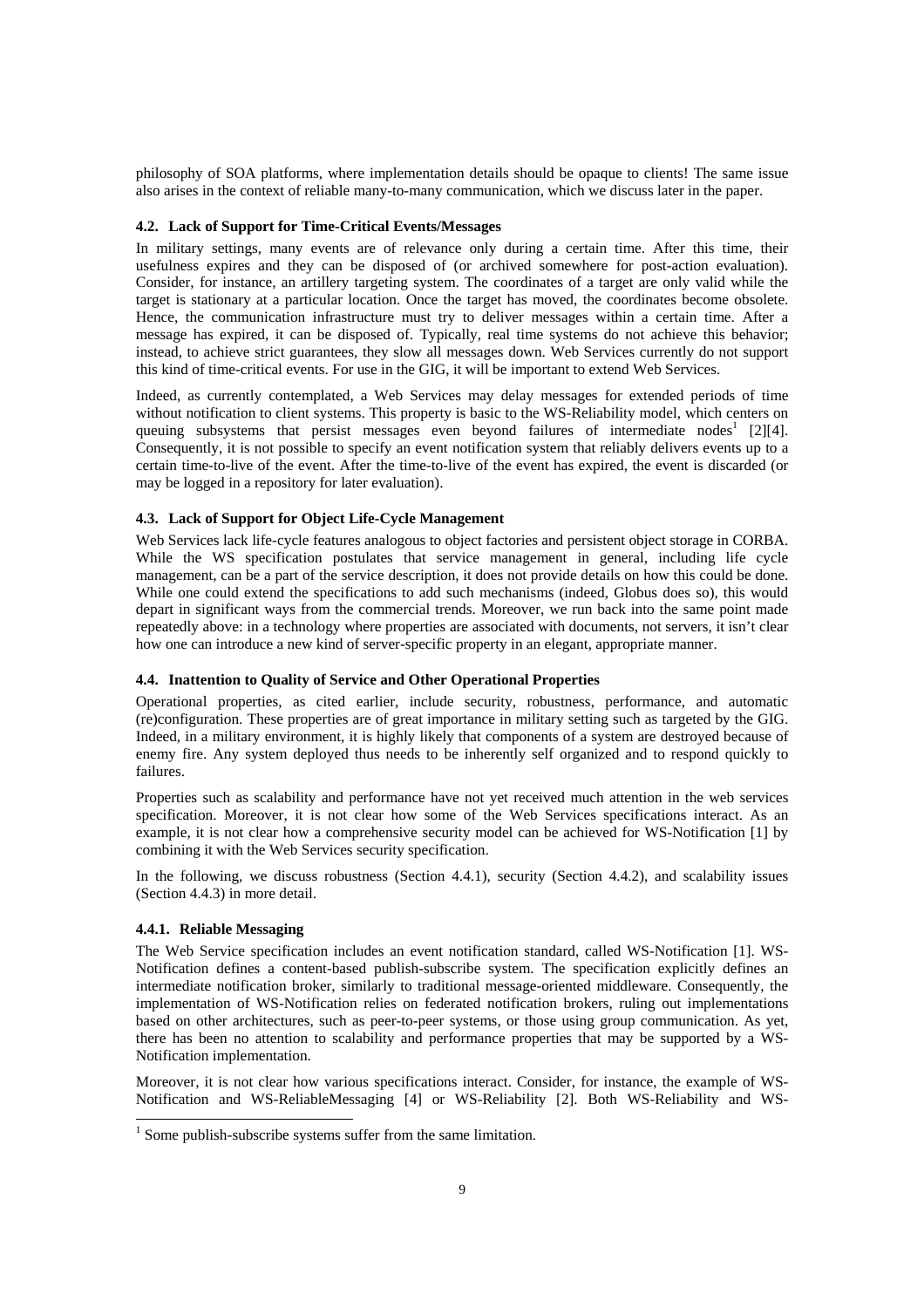ReliableMessaging ensure at-least-once, at-most-once, exactly-once, and ordered delivery of messages between two SOAP nodes. At-least-once delivery generally requires persistent storage at the sender side, while at-most-once delivery requires persistent storage at the receiver side. Exactly-once delivery is the logical AND of at-least-once and at-most-once delivery; it can only be supported if both the sender and the receiver implement the needed mechanisms, providing (in effect) an end-to-end guarantee from the sender to the receiver. As detailed in the specifications, protocols implementing these sorts of mixtures of properties would look much like a transaction between sender and receiver, with multiple coordination messages. Such an approach is remote from the protocols known to scale well and perform well in such situations [3], hence we have a case where merely by combining two specifications, WS-Notification and WS-ReliableMessaging, we arrive at a seemingly quite restrictive solution that precludes efficient, scalable, high performance implementation!

And this is anything but the end of the story. By defining reliability guarantees on a per-message basis, Web Services fit poorly with applications that need non-trivial distributed reliability guarantees such as "virtual synchrony" or "multicast atomicity" (common properties of group communication systems [8]). Virtual synchrony orders message delivery with respect to the processes' view of the group membership. Atomic multicast further orders the messages with respect to each other: every process that does not fail receives the same sequence of messages. It is not at all clear that one can implement a Web Services system in which these sorts of properties are offered on a "per-document" basis, as the architecture seems to require. Indeed, this mixture of properties is interesting because it can be proved, formally, that it is not possible to implement them through purely end-to-end mechanisms that operate one-to-one between client and server (or intermediary). Instead, system-wide agreement is needed on such properties as the state (healthy or failed) of processes in the system. Thus there are signs of a fairly deep mismatch between some aspects of the Web Services model and some properties that GIG systems are likely to need.

In a similar sense, it is not clear how probabilistic guarantees can be represented in Web Services. Probabilistic guarantees are important because it has been shown that scalability can be improved by trading deterministic for probabilistic guarantees [3]. Clearly, Web Services simply lacks an acceptable approach to communications reliability, reflecting the different degrees of reliability that the application might need to choose from, and recognizing that some properties must be imposed platform-wide, not just on a point to point basis between client and server.

#### **4.4.2. Security**

As mentioned briefly above, Web Services lack a comprehensive specification of security measures as required by the GIG. Indeed, Web services only specify the security on a per-service level. However, the GIG requires a system-wide establishment of security levels associated with roles and particular access rights. Moreover, the corresponding signatures need to be maintained and periodically updated. These requirements go well beyond what is specified in Web Services and require a considerable design effort in the GIG. Reasons of brevity preclude a detailed discussion of this point.

#### **4.4.3. Scalability**

In Section 4.4.1, we discussed the impact of the reliable messaging specification on WS-Notification. We argued that Web Services embodies architectural decisions that may be problematic for developers of communication-oriented applications where time-critical event delivery, consistency, or fault-tolerance are needed. But the same point extends to scalability as well. As a research community, we are only just starting to find ways to build large systems that are able to operate robustly despite disruptions such as node crashes, message loss, load surges or dynamic reconfiguration. To build very large Web Services deployments we will need to migrate these best of breed techniques into the architecture and into our platforms. As things stand, the same kinds of architectural decisions that were cited above could limit scalability of Web Services technologies and preclude the sorts of large deployments that will be needed in GIG settings.

#### **4.5. Bridging the Gap**

Although we've been critical of a number of shortcomings in the Web Service architecture, we are actually convinced that all of the concerns raised can be overcome. One approach is for the GIG platform developer to extend a Web Services system to have the desired behavior, grafting functionality "over" the standard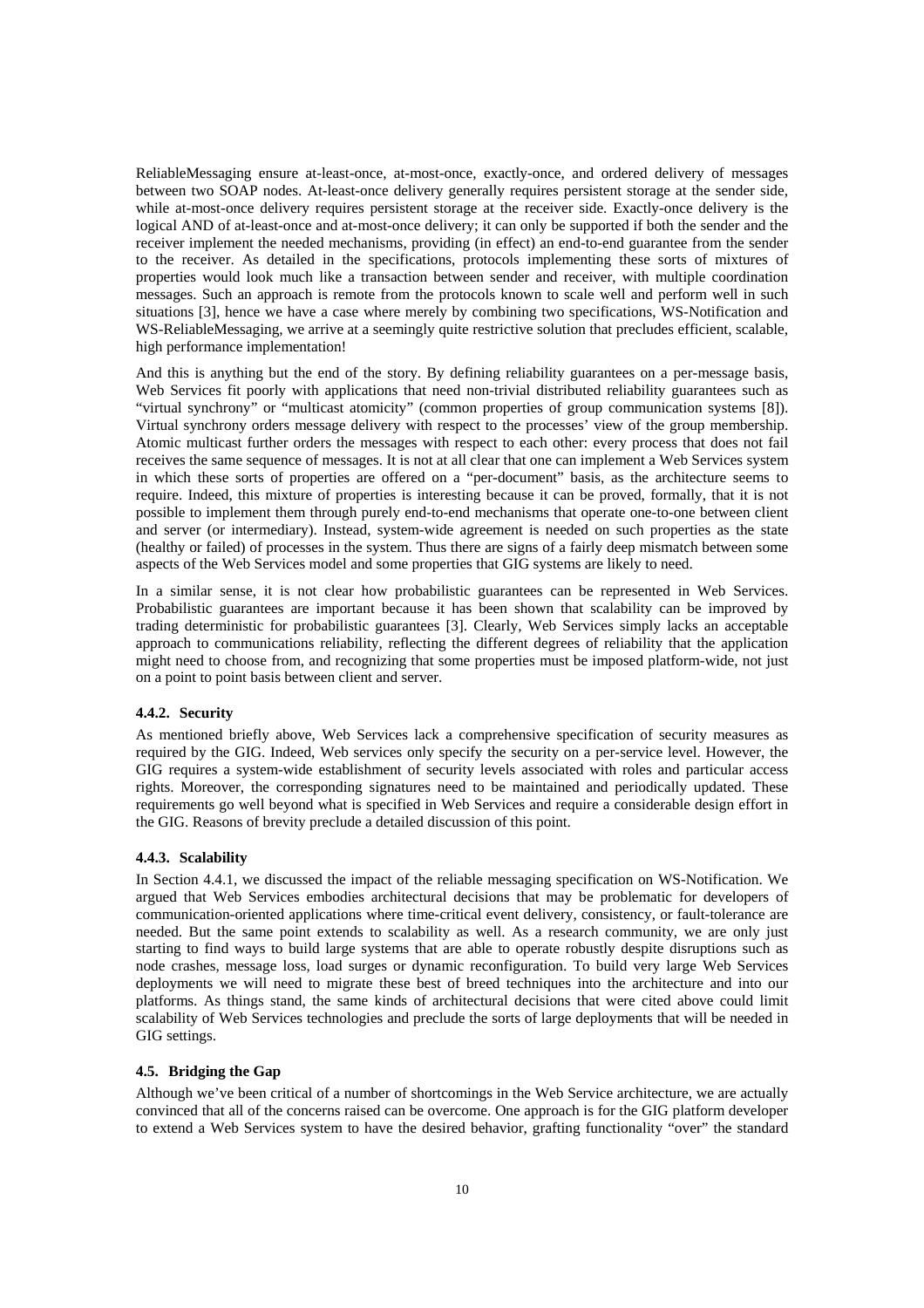platforms. However, this seems unnatural and may even, in some cases, violate the spirit in which the WS specification was written. As an example, consider the properties of reliable messaging that involve multiple receivers such as presented in Section 4.4.1.

From this example and from the discussion above, we see a need for concisely specifying the properties of the service and the communication channels. However, it is not clear how these properties should be defined within the current WS specification. Introducing properties may be particularly challenging for communication channels; such a change would require some fundamental research, and could require nontrivial extensions to the architecture.

As it happens, many of the weaknesses enumerated above are also evident in traditional messaging or object-oriented middleware. In particular, none of these systems generally comes with an information architecture, or specifies the exact behavior in case of failures. Many deal with reliability or scalability in ad-hoc, proprietary ways. Often, this task is left to the developer and, without system-wide guidelines, is specified differently for every server; very much the problem identified above also in the case of Web Services. Thus while Web Services have limitations, it would be unfair to suggest that they are unique in this respect!

Table 1 summarizes the shortcomings and lacks we have identified in the mapping of the GIG to Web **Services** 

| Domain                       | What is lacking in the WS specification with respect to the GIG<br>architecture? |
|------------------------------|----------------------------------------------------------------------------------|
| Information architecture and | WS provides the data format for the representation of the                        |
| service description          | information architecture and the service description. However, the               |
|                              | standardization of the service description is left to the GIG.                   |
| Document-centric nature      | Dramatically impacts message size. More broadly, points to a lack of             |
|                              | large-scale policy specification and enforcement options.                        |
| Time-critical events         | No support for time-critical events is given by the Web Services                 |
|                              | specification.                                                                   |
| Life cycle management        | Not specified comprehensively in WS specification. Needs to be                   |
|                              | defined by GIG.                                                                  |
| Reliable messages            | Is limited to one-on-one interaction between a client and a server.              |
| Security                     | Interoperation with other specifications is not clear.                           |
|                              | comprehensive security model is needed for the entire GIG.                       |
| Scalability                  | No experiences yet.                                                              |

# **Table 1 Summary of functionality and issues that are cause for some concern or that are lacking in the WS specification and that the GIG architecture needs to provide.**

We believe that some of these deficiencies could be addressed fairly easily; indeed, the Globus effort has done so in some areas (such as Life Cycle Management). Others will require more work: reliability, scalability, other kinds of operational properties of service platforms. And still others demand basic research. For example, we are entering a domain of scale never before seen in distributed systems research. We simply lack protocols capable of providing the mixtures of properties that GIG/NCES systems will require, and that same limitation applies to Web Services platforms. The good news is that with attention to the issue, there is every reason to believe that researchers can solve these problems.

# **5. Conclusions and Directions for Future Work**

Charles Holland, Assistant Deputy Secretary of Defense for Research and Engineering has commented that GIG and NCES platforms represent some of the most promising and important technology developments under current consideration. There is strong reason to believe that GIG and NCES solutions could lead to dramatic productivity improvements within the military and, by helping our planners and troops gain better access to information when and as needed, to fight more intelligently and with reduced casualties. The use of standards will reduce the "stovepipe" phenomenon common in military procurement and in so doing reduce the costs and time to developing needed capabilities.